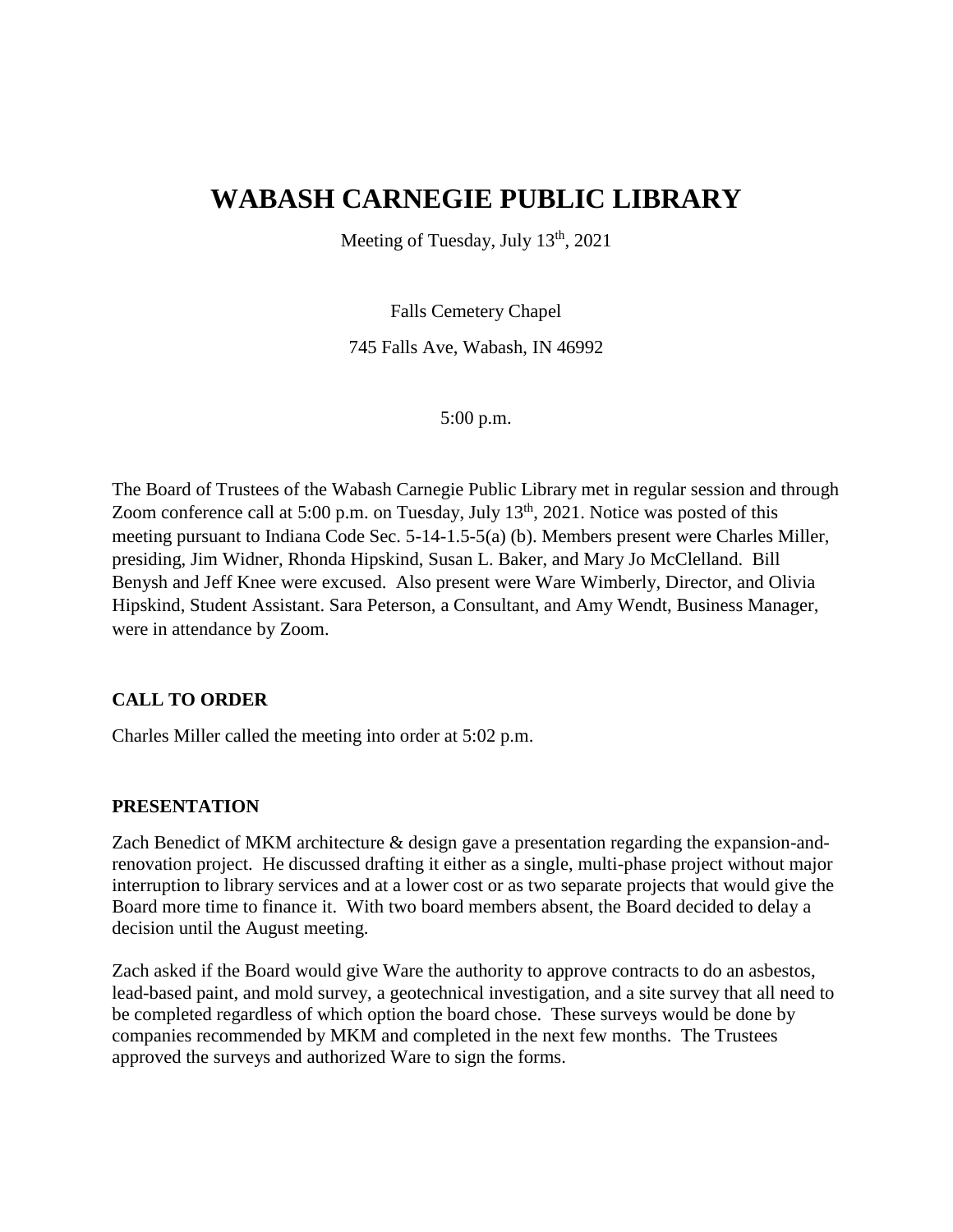*Board of Trustees – July 13th, 2021, p. 2*

Action: Rhonda Hipskind moved and Jim Widner seconded the motion to authorize Ware to sign the necessary contracts. Motion passed.

## **CONSENSUS AGENDA**

The Consensus Agenda was presented.

Corrections would made to last month's Minutes.

Action: Susan L. Baker moved and Rhonda Hipskind seconded the motion to approve the Consensus Agenda. Motion passed.

## **PRESIDENT'S REPORT**

Charles Miller discussed the need to establish a staff hierarchy of who would be in charge of the library when the Executive Director is gone from the library for extended periods such as vacations. After discussion, the Board decided on the following hierarchy: Children's Librarian first; Business Manager second; and Technical Services Manager third.

Action: Charles Miller moved and Rhonda Hipskind seconded the motion to create a staff hierarchy when the Library Director is gone. Motion passed.

## **COMMITTEE REPORT**

No committee Report

## **NEW BUSINESS**

## Circulation Assistant Hire

The library has two student assistants, Lena Cordes and Peighton King, who are leaving to begin their college careers. We thank them for their excellent work. We are advertising for a part-time circulation assistant instead of a student assistant to take Peighton's position. Cody Abbott, the Circulation Manager, has interviewed a candidate named Tash Veal who he believes would be a good fit here. Her background check showed nothing bad and Ware recommended hiring her beginning August 1.